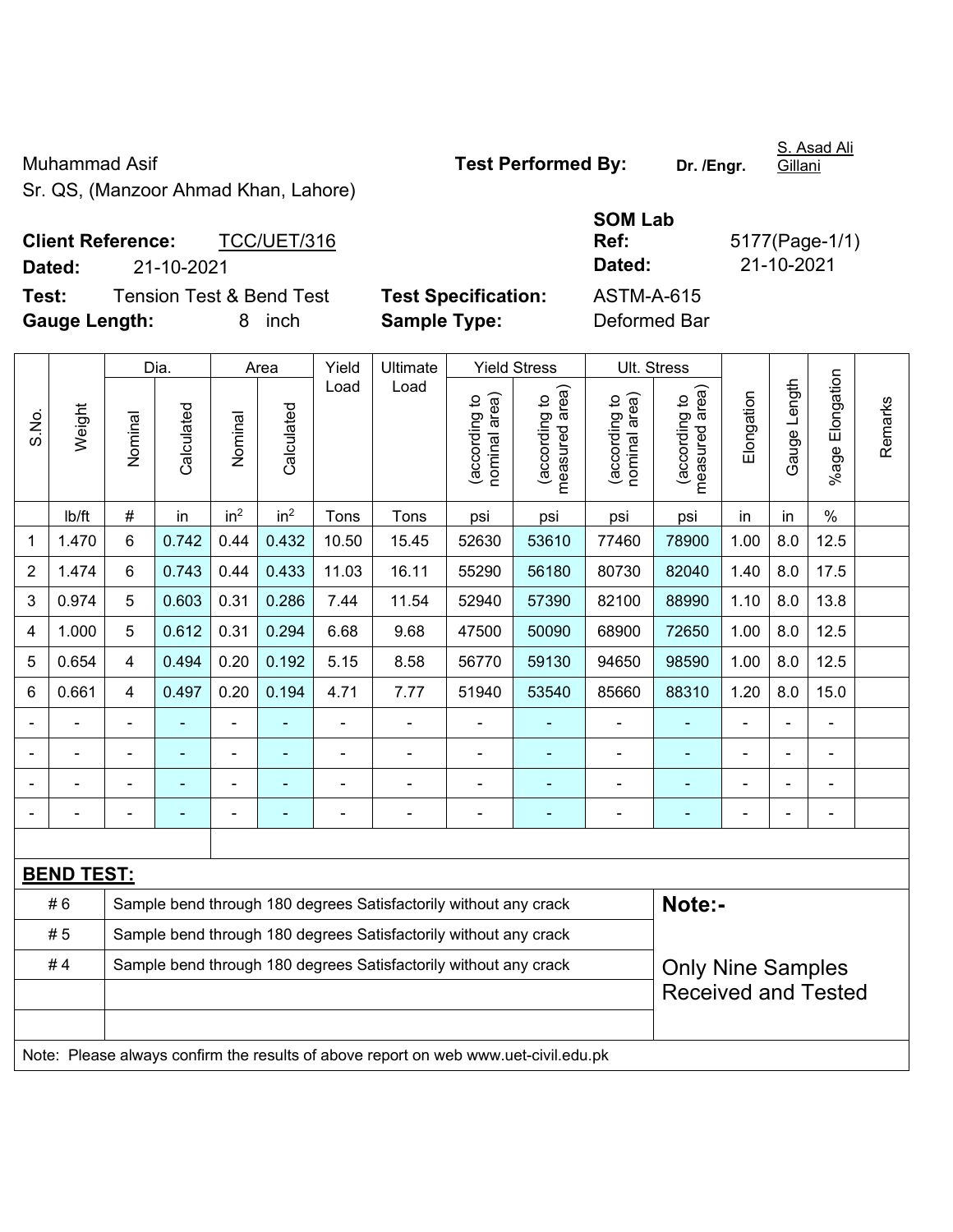Hafiz Ozair Ahmad **Test Performed By:** Dr. /Engr. Gillani

Deputy Director (QCD), WASA, LDA, Lahore (M/s. New Shalimar RCC Pipes Industry)

**Client Reference:** QCD/1450-51 **Dated:** 15-10-2021 **Dated:** 21-10-2021 **Test:** Tension Test & Bend Test **Test Specification:** ASTM-A-615 **Gauge Length:** 8 inch **Sample Type:** Deformed Bar

**SOM Lab Ref:** 5178(Page-1/1)

|                          |                                                                                     |                          | Dia.                     |                              | Area            | Yield | Ultimate                                                         |                                | <b>Yield Stress</b>                         | Ult. Stress                    |                                 |                |                          |                 |         |
|--------------------------|-------------------------------------------------------------------------------------|--------------------------|--------------------------|------------------------------|-----------------|-------|------------------------------------------------------------------|--------------------------------|---------------------------------------------|--------------------------------|---------------------------------|----------------|--------------------------|-----------------|---------|
| S.No.                    | Weight                                                                              | Nominal                  | Calculated               | Nominal                      | Calculated      | Load  | Load                                                             | nominal area)<br>(according to | (according to<br>neasured area)<br>measured | nominal area)<br>(according to | (according to<br>measured area) | Elongation     | Gauge Length             | %age Elongation | Remarks |
|                          | lb/ft                                                                               | $\#$                     | in                       | in <sup>2</sup>              | in <sup>2</sup> | Tons  | Tons                                                             | psi                            | psi                                         | psi                            | psi                             | in             | in                       | $\%$            |         |
| $\mathbf{1}$             | 0.685                                                                               | 4                        | 0.506                    | 0.20                         | 0.201           | 4.71  | 6.75                                                             | 51940                          | 51680                                       | 74420                          | 74050                           | 1.40           | 8.0                      | 17.5            |         |
|                          |                                                                                     | $\blacksquare$           | $\blacksquare$           | $\overline{a}$               |                 | L,    | ÷.                                                               | $\blacksquare$                 |                                             | $\blacksquare$                 | $\blacksquare$                  | $\blacksquare$ |                          | $\blacksquare$  |         |
|                          |                                                                                     | $\overline{\phantom{0}}$ |                          | ÷                            |                 | ÷     | $\blacksquare$                                                   | $\blacksquare$                 |                                             | ۰                              | ٠                               |                |                          | $\blacksquare$  |         |
|                          |                                                                                     |                          | $\overline{\phantom{0}}$ | ÷                            |                 | ÷     | $\overline{a}$                                                   | $\blacksquare$                 | ٠                                           | $\overline{a}$                 | ٠                               | $\overline{a}$ |                          | $\blacksquare$  |         |
| $\blacksquare$           |                                                                                     | $\blacksquare$           | $\blacksquare$           | $\blacksquare$               | $\blacksquare$  | ÷     | $\blacksquare$                                                   | $\blacksquare$                 | $\blacksquare$                              | $\overline{\phantom{a}}$       | $\blacksquare$                  | $\blacksquare$ | $\overline{\phantom{0}}$ | $\blacksquare$  |         |
| $\overline{\phantom{a}}$ | ۰                                                                                   | $\overline{\phantom{a}}$ | ä,                       | $\qquad \qquad \blacksquare$ | $\blacksquare$  | ÷     | $\frac{1}{2}$                                                    | ä,                             | $\blacksquare$                              | $\overline{\phantom{a}}$       | $\blacksquare$                  | $\blacksquare$ | ÷                        | $\blacksquare$  |         |
| $\blacksquare$           | ۳                                                                                   | $\blacksquare$           | $\blacksquare$           | ÷,                           | $\blacksquare$  | ä,    | $\overline{\phantom{a}}$                                         | $\blacksquare$                 | $\blacksquare$                              | $\blacksquare$                 | $\blacksquare$                  | $\blacksquare$ |                          | $\blacksquare$  |         |
|                          |                                                                                     | $\blacksquare$           | $\blacksquare$           | $\overline{\phantom{a}}$     |                 | ÷     | ÷.                                                               | $\blacksquare$                 |                                             | $\blacksquare$                 | ÷,                              |                |                          | $\blacksquare$  |         |
|                          |                                                                                     |                          |                          | $\overline{\phantom{a}}$     |                 |       | ۳                                                                | $\overline{a}$                 |                                             | $\blacksquare$                 | $\overline{\phantom{0}}$        |                |                          | $\sim$          |         |
|                          |                                                                                     | $\overline{\phantom{0}}$ |                          |                              | ٠               | ÷     | $\overline{a}$                                                   | ٠                              |                                             | ۰                              | ۰                               |                |                          | $\blacksquare$  |         |
|                          |                                                                                     |                          |                          |                              |                 |       |                                                                  |                                |                                             |                                |                                 |                |                          |                 |         |
|                          | <b>BEND TEST:</b>                                                                   |                          |                          |                              |                 |       |                                                                  |                                |                                             |                                |                                 |                |                          |                 |         |
|                          | #4                                                                                  |                          |                          |                              |                 |       | Sample bend through 180 degrees Satisfactorily without any crack |                                |                                             |                                | Note:-                          |                |                          |                 |         |
|                          |                                                                                     |                          |                          |                              |                 |       |                                                                  |                                |                                             |                                |                                 |                |                          |                 |         |
|                          |                                                                                     | <b>Only Two Samples</b>  |                          |                              |                 |       |                                                                  |                                |                                             |                                |                                 |                |                          |                 |         |
|                          |                                                                                     |                          |                          |                              |                 |       |                                                                  |                                |                                             |                                | <b>Received and Tested</b>      |                |                          |                 |         |
|                          |                                                                                     |                          |                          |                              |                 |       |                                                                  |                                |                                             |                                |                                 |                |                          |                 |         |
|                          | Note: Please always confirm the results of above report on web www.uet-civil.edu.pk |                          |                          |                              |                 |       |                                                                  |                                |                                             |                                |                                 |                |                          |                 |         |

S. Asad Ali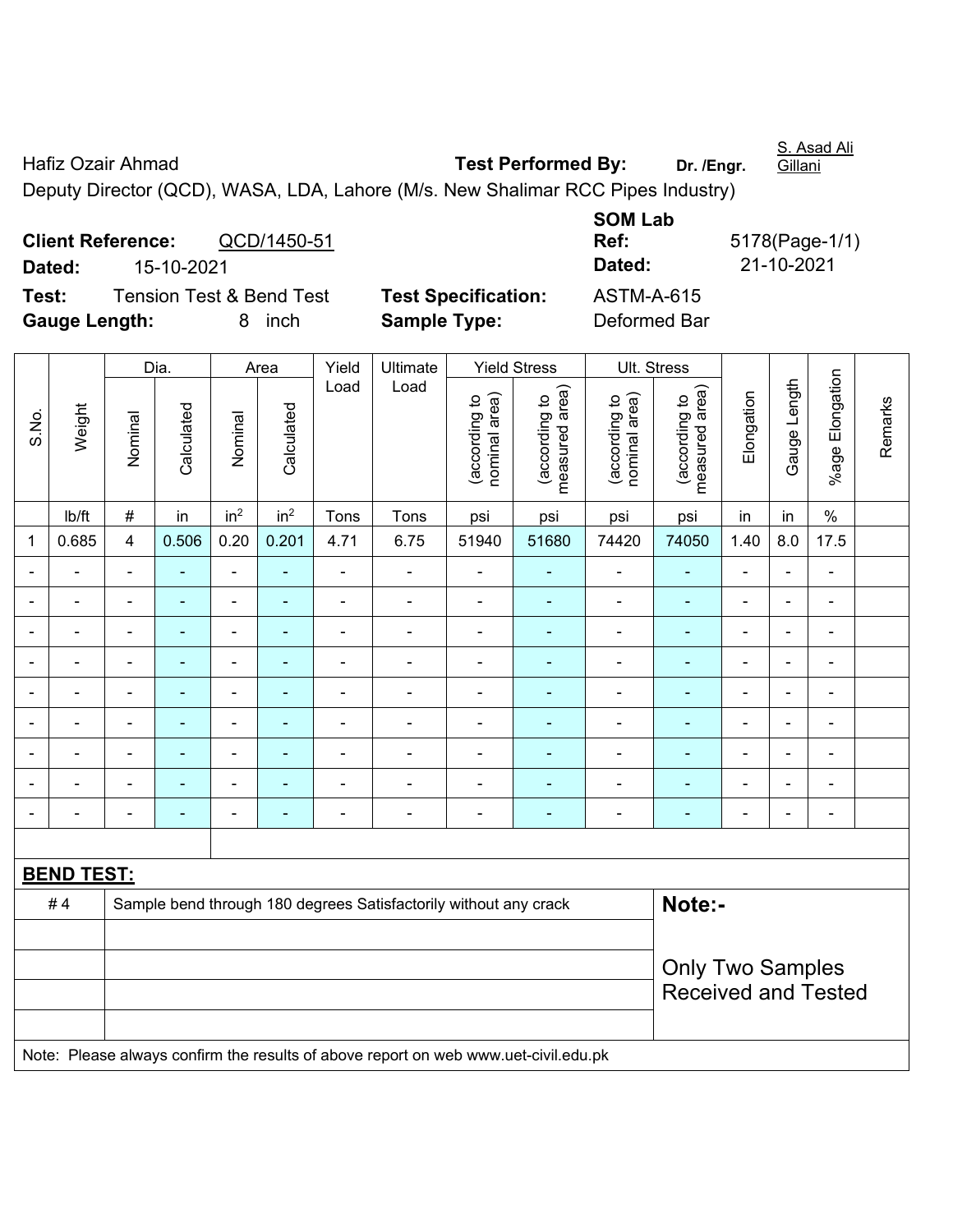Planning & Coordination Engineer, (Construct)

**Client Reference:** Nil

**Dated:** 21-10-2021 **Dated:** 21-10-2021

**Test:** Tension Test & Bend Test **Test Specification:** ASTM-A-615 **Gauge Length:** 8 inch **Sample Type:** Deformed Bar (Batala Steel)

|  | <b>Test Specificatio</b> |  |
|--|--------------------------|--|
|  | <b>Sample Type:</b>      |  |

| <b>SOM Lab</b> |       |
|----------------|-------|
| - -            | - - - |

**Ref:** 5179(Page-1/1)

|                |                                                                                     |                                                                                              | Dia.           |                 | Area            | Yield                    | Ultimate                                                         |                                | <b>Yield Stress</b>             |                                | Ult. Stress                     |                |                |                          |         |
|----------------|-------------------------------------------------------------------------------------|----------------------------------------------------------------------------------------------|----------------|-----------------|-----------------|--------------------------|------------------------------------------------------------------|--------------------------------|---------------------------------|--------------------------------|---------------------------------|----------------|----------------|--------------------------|---------|
| S.No.          | Weight                                                                              | Nominal                                                                                      | Calculated     | Nominal         | Calculated      | Load                     | Load                                                             | nominal area)<br>(according to | (according to<br>measured area) | (according to<br>nominal area) | measured area)<br>(according to | Elongation     | Gauge Length   | Elongation<br>%age l     | Remarks |
|                | lb/ft                                                                               | $\#$                                                                                         | in             | in <sup>2</sup> | in <sup>2</sup> | Tons                     | Tons                                                             | psi                            | psi                             | psi                            | psi                             | in             | in             | $\%$                     |         |
| 1              | 2.660                                                                               | 8                                                                                            | 0.998          | 0.79            | 0.782           | 23.26                    | 32.72                                                            | 64940                          | 65610                           | 91350                          | 92290                           | 1.40           | 8.0            | 17.5                     |         |
| $\overline{2}$ | 2.668                                                                               | 8                                                                                            | 0.999          | 0.79            | 0.784           | 23.16                    | 32.69                                                            | 64660                          | 65150                           | 91270                          | 91960                           | 1.60           | 8.0            | 20.0                     |         |
| 3              | 1.498                                                                               | 6                                                                                            | 0.748          | 0.44            | 0.440           | 12.74                    | 18.76                                                            | 63870                          | 63870                           | 94020                          | 94020                           | 1.10           | 8.0            | 13.8                     |         |
| 4              | 1.503                                                                               | 6                                                                                            | 0.750          | 0.44            | 0.442           | 12.66                    | 18.62                                                            | 63460                          | 63180                           | 93350                          | 92930                           | 1.10           | 8.0            | 13.8                     |         |
| 5              | 0.666                                                                               | $\overline{4}$                                                                               | 0.500          | 0.20            | 0.196           | 6.65                     | 8.89                                                             | 73290                          | 74790                           | 98020                          | 100020                          | 1.20           | 8.0            | 15.0                     |         |
| 6              | 0.668                                                                               | $\overline{4}$                                                                               | 0.500          | 0.20            | 0.196           | 6.83                     | 8.92                                                             | 75320                          | 76850                           | 98360                          | 100370                          | 1.30           | 8.0            | 16.3                     |         |
|                |                                                                                     | $\blacksquare$                                                                               | ä,             | $\frac{1}{2}$   | ÷,              | $\overline{\phantom{0}}$ | ÷,                                                               | ä,                             | ÷                               | $\frac{1}{2}$                  | ÷,                              | $\blacksquare$ | $\blacksquare$ | $\frac{1}{2}$            |         |
|                | $\blacksquare$                                                                      | $\blacksquare$                                                                               | $\blacksquare$ | $\blacksquare$  | $\blacksquare$  | $\blacksquare$           | $\frac{1}{2}$                                                    | $\blacksquare$                 | $\blacksquare$                  | $\overline{\phantom{a}}$       | ÷,                              | $\blacksquare$ | $\blacksquare$ | $\overline{\phantom{a}}$ |         |
|                |                                                                                     |                                                                                              |                | $\blacksquare$  |                 |                          |                                                                  |                                |                                 |                                |                                 |                | ä,             |                          |         |
|                |                                                                                     |                                                                                              |                |                 |                 |                          | ÷.                                                               | $\blacksquare$                 | ÷                               |                                | $\blacksquare$                  |                | ä,             | $\overline{a}$           |         |
|                |                                                                                     |                                                                                              |                |                 |                 |                          |                                                                  |                                |                                 |                                |                                 |                |                |                          |         |
|                | <b>BEND TEST:</b>                                                                   |                                                                                              |                |                 |                 |                          |                                                                  |                                |                                 |                                |                                 |                |                |                          |         |
|                | #8                                                                                  |                                                                                              |                |                 |                 |                          | Sample bend through 180 degrees Satisfactorily without any crack |                                |                                 |                                | Note:-                          |                |                |                          |         |
|                | #6                                                                                  |                                                                                              |                |                 |                 |                          | Sample bend through 180 degrees Satisfactorily without any crack |                                |                                 |                                |                                 |                |                |                          |         |
|                | #4                                                                                  | Sample bend through 180 degrees Satisfactorily without any crack<br><b>Only Nine Samples</b> |                |                 |                 |                          |                                                                  |                                |                                 |                                |                                 |                |                |                          |         |
|                |                                                                                     | <b>Received and Tested</b>                                                                   |                |                 |                 |                          |                                                                  |                                |                                 |                                |                                 |                |                |                          |         |
|                |                                                                                     |                                                                                              |                |                 |                 |                          |                                                                  |                                |                                 |                                |                                 |                |                |                          |         |
|                | Note: Please always confirm the results of above report on web www.uet-civil.edu.pk |                                                                                              |                |                 |                 |                          |                                                                  |                                |                                 |                                |                                 |                |                |                          |         |

S. Asad Ali Gillani

Talha Javed **Test Performed By: Dr. /Engr.**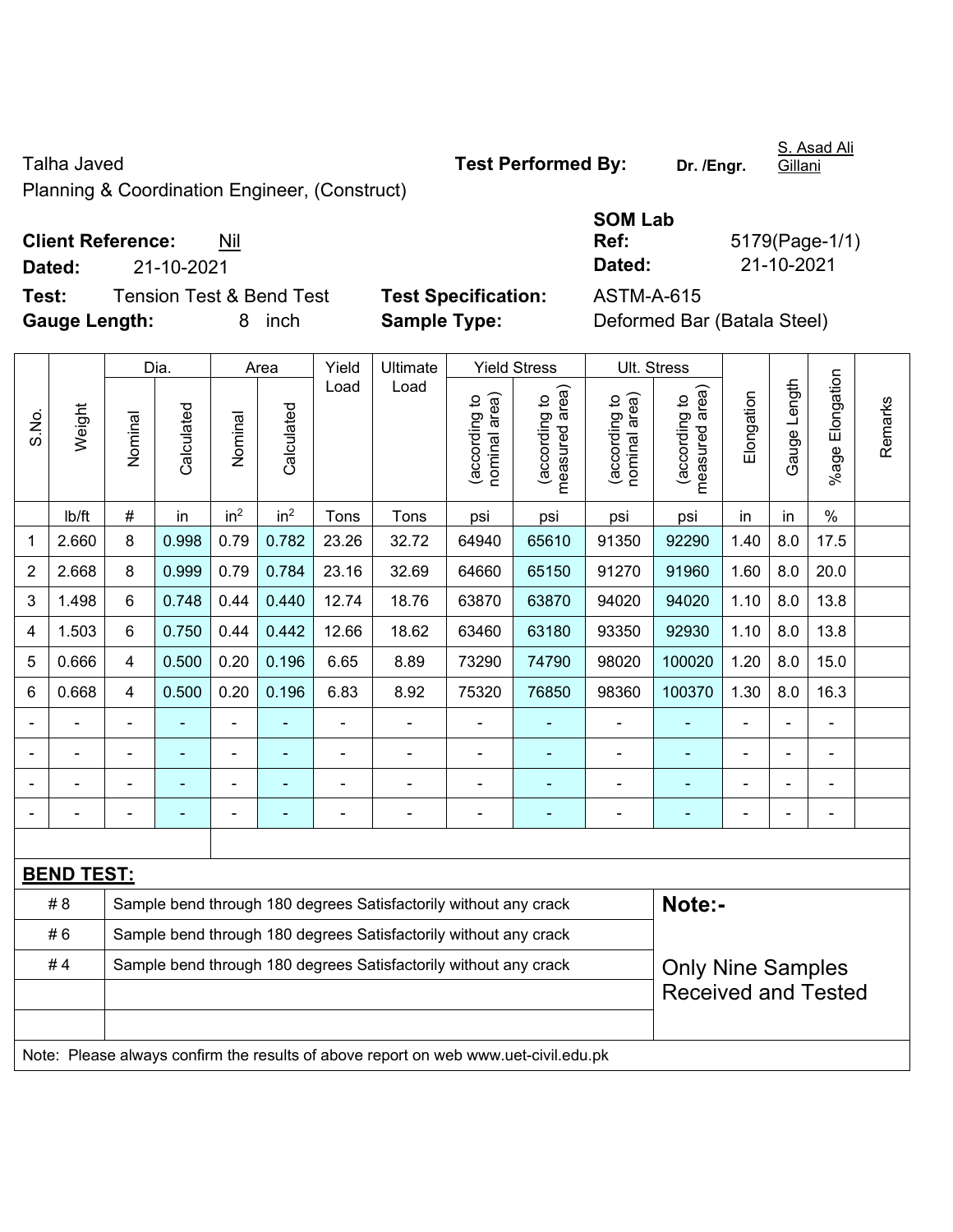Sub Divisional Officer **Test Performed By:** Dr. /Engr. Buildings Sub Division No.9, Lahore

S. Asad Ali

**Client Reference:** 647/9th **Dated:** 18-10-2021 **Dated:** 21-10-2021 **Test:** Tension Test & Bend Test **Test Specification:** ASTM-A-615

**Gauge Length:** 8 inch **Sample Type:** Deformed Bar

**SOM Lab Ref:** 5181(Page-1/1)

|                |                                                                                     |                         | Dia.                   |                 | Area                     | Yield                    | Ultimate       |                                | <b>Yield Stress</b>                         | Ult. Stress                    |                                 |                |                |                           |         |
|----------------|-------------------------------------------------------------------------------------|-------------------------|------------------------|-----------------|--------------------------|--------------------------|----------------|--------------------------------|---------------------------------------------|--------------------------------|---------------------------------|----------------|----------------|---------------------------|---------|
| S.No.          | Weight                                                                              | Nominal                 | Calculated             | Nominal         | Calculated               | Load                     | Load           | nominal area)<br>(according to | (according to<br>measured area)<br>measured | nominal area)<br>(according to | (according to<br>measured area) | Elongation     | Gauge Length   | Elongation<br>$%$ age $I$ | Remarks |
|                | lb/ft                                                                               | $\#$                    | in                     | in <sup>2</sup> | in <sup>2</sup>          | Tons                     | Tons           | psi                            | psi                                         | psi                            | psi                             | in             | in             | $\%$                      |         |
| 1              | 2.621                                                                               | 8                       | 0.990                  | 0.79            | 0.770                    | 23.52                    | 34.81          | 65650                          | 67360                                       | 97190                          | 99710                           | 1.30           | 8.0            | 16.3                      |         |
| $\overline{2}$ | 2.616                                                                               | 8                       | 0.990                  | 0.79            | 0.769                    | 23.45                    | 34.78          | 65460                          | 67240                                       | 97100                          | 99750                           | 1.30           | 8.0            | 16.3                      |         |
| 3              | 1.430                                                                               | 6                       | 0.731                  | 0.44            | 0.420                    | 14.09                    | 19.08          | 70620                          | 73980                                       | 95650                          | 100210                          | 1.20           | 8.0            | 15.0                      |         |
| 4              | 1.441                                                                               | 6                       | 0.734                  | 0.44            | 0.423                    | 14.22                    | 18.96          | 71280                          | 74140                                       | 95040                          | 98860                           | 1.20           | 8.0            | 15.0                      |         |
| 5              | 0.684                                                                               | $\overline{\mathbf{4}}$ | 0.506                  | 0.20            | 0.201                    | 6.47                     | 9.35           | 71380                          | 71030                                       | 103080                         | 102570                          | 1.20           | 8.0            | 15.0                      |         |
| 6              | 0.687                                                                               | $\overline{\mathbf{4}}$ | 0.507                  | 0.20            | 0.202                    | 6.52                     | 9.40           | 71940                          | 71230                                       | 103640                         | 102620                          | 1.00           | 8.0            | 12.5                      |         |
|                |                                                                                     | $\blacksquare$          |                        | ä,              |                          | $\blacksquare$           | ä,             |                                |                                             | ä,                             | ۰                               |                |                | ÷                         |         |
|                |                                                                                     |                         |                        | $\overline{a}$  |                          | $\overline{\phantom{0}}$ | $\overline{a}$ |                                |                                             |                                | $\overline{\phantom{0}}$        |                |                |                           |         |
|                |                                                                                     |                         |                        | $\blacksquare$  |                          |                          | $\blacksquare$ | $\blacksquare$                 |                                             | $\blacksquare$                 | $\blacksquare$                  |                |                |                           |         |
|                |                                                                                     | ۰                       | $\blacksquare$         | $\blacksquare$  | $\overline{\phantom{0}}$ | $\blacksquare$           | ÷              | $\blacksquare$                 | $\overline{a}$                              |                                | ۰                               | $\blacksquare$ | $\overline{a}$ | $\overline{\phantom{a}}$  |         |
|                |                                                                                     |                         |                        |                 |                          |                          |                |                                |                                             |                                |                                 |                |                |                           |         |
|                | <b>BEND TEST:</b>                                                                   |                         |                        |                 |                          |                          |                |                                |                                             |                                |                                 |                |                |                           |         |
|                |                                                                                     |                         | No Bend test performed |                 |                          |                          |                |                                |                                             |                                | Note:-                          |                |                |                           |         |
|                |                                                                                     |                         |                        |                 |                          |                          |                |                                |                                             |                                |                                 |                |                |                           |         |
|                |                                                                                     |                         |                        |                 |                          |                          |                |                                |                                             |                                | <b>Only Six Samples</b>         |                |                |                           |         |
|                |                                                                                     |                         |                        |                 |                          |                          |                |                                |                                             |                                | <b>Received and Tested</b>      |                |                |                           |         |
|                |                                                                                     |                         |                        |                 |                          |                          |                |                                |                                             |                                |                                 |                |                |                           |         |
|                | Note: Please always confirm the results of above report on web www.uet-civil.edu.pk |                         |                        |                 |                          |                          |                |                                |                                             |                                |                                 |                |                |                           |         |

Gillani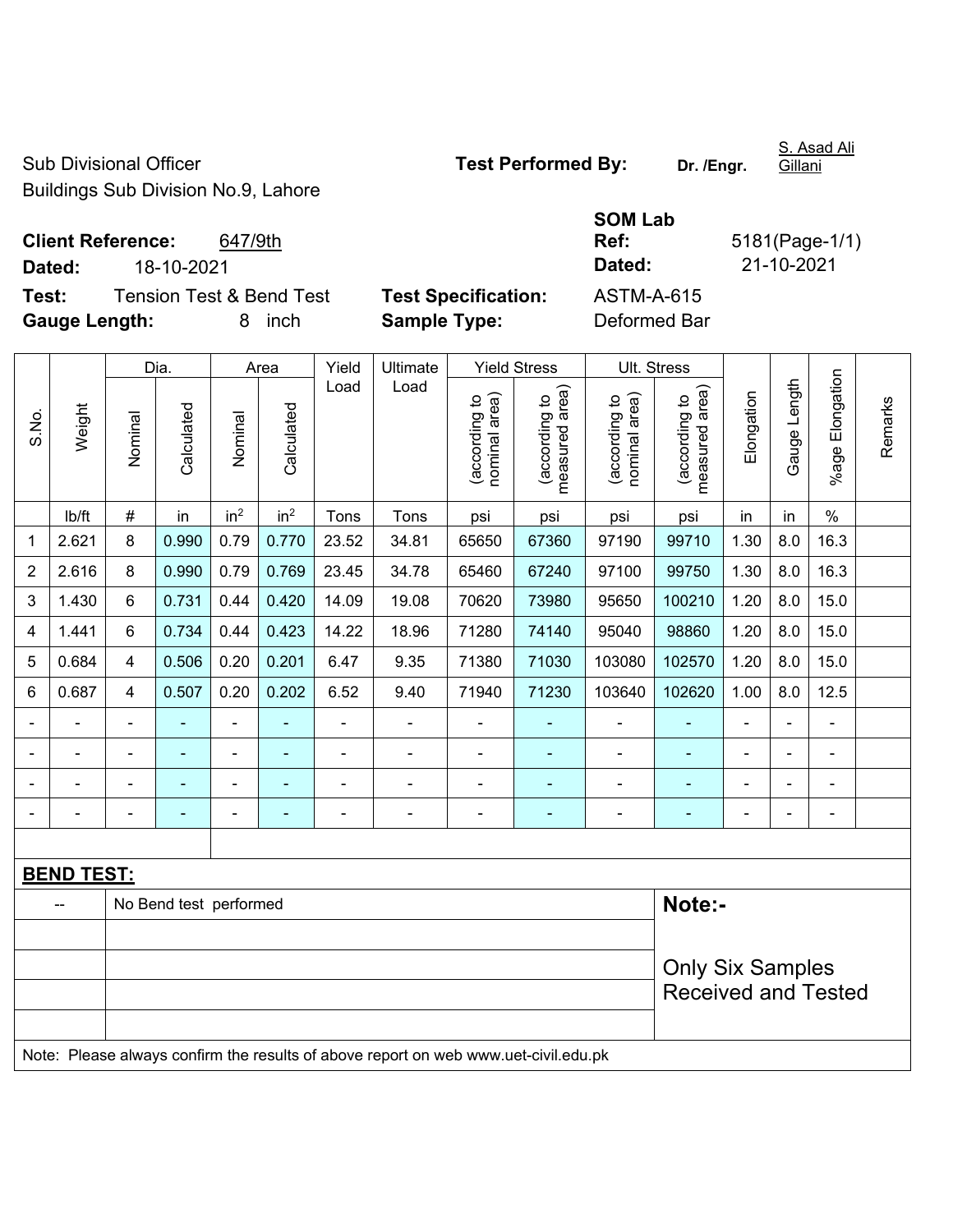Engr. M. Abbas **Test Performed By: Dr. /Engr.**  Gillani Resident Engineer, City Survey & Engineering Consultants, Lahore

|                      | <b>Client Reference:</b> | GVA/RE/001/21                       |                            | Ref:         | 5182(Page-1/ |
|----------------------|--------------------------|-------------------------------------|----------------------------|--------------|--------------|
| Dated:               | 21-10-2021               |                                     |                            | Dated:       | 21-10-2021   |
| Test:                |                          | <b>Tension Test &amp; Bend Test</b> | <b>Test Specification:</b> | ASTM-A-615   |              |
| <b>Gauge Length:</b> |                          | inch<br>8.                          | <b>Sample Type:</b>        | Deformed Bar |              |

| <b>Test Specification:</b> |
|----------------------------|
| <b>Sample Type:</b>        |

| <b>SOM Lab</b> |                |
|----------------|----------------|
| Ref:           | 5182(Page-1/1) |
| Dated:         | 21-10-2021     |
| ASTM-A-615     |                |
| Deformed Bar   |                |

|                          |                          |                          | Dia.           |                          | Area            | Yield          | Ultimate                                                                            |                                | <b>Yield Stress</b>             |                                                         | Ult. Stress                     |                |                          |                 |         |
|--------------------------|--------------------------|--------------------------|----------------|--------------------------|-----------------|----------------|-------------------------------------------------------------------------------------|--------------------------------|---------------------------------|---------------------------------------------------------|---------------------------------|----------------|--------------------------|-----------------|---------|
| S.No.                    | Weight                   | Nominal                  | Calculated     | Nominal                  | Calculated      | Load           | Load                                                                                | nominal area)<br>(according to | (according to<br>measured area) | nominal area)<br>(according to                          | (according to<br>measured area) | Elongation     | Gauge Length             | %age Elongation | Remarks |
|                          | lb/ft                    | $\#$                     | in             | in <sup>2</sup>          | in <sup>2</sup> | Tons           | Tons                                                                                | psi                            | psi                             | psi                                                     | psi                             | in             | in                       | $\%$            |         |
| 1                        | 0.647                    | $\overline{\mathbf{4}}$  | 0.492          | 0.20                     | 0.190           | 6.57           | 8.46                                                                                | 72510                          | 76320                           | 93300                                                   | 98210                           | 1.30           | 8.0                      | 16.3            |         |
| $\overline{c}$           | 0.659                    | 4                        | 0.497          | 0.20                     | 0.194           | 6.80           | 8.53                                                                                | 74980                          | 77300                           | 94090                                                   | 97000                           | 1.00           | 8.0                      | 12.5            |         |
| $\blacksquare$           | $\blacksquare$           | $\blacksquare$           | $\blacksquare$ | $\blacksquare$           | ä,              | $\blacksquare$ | $\blacksquare$                                                                      | $\blacksquare$                 | ÷                               | ۰                                                       | ÷,                              | $\blacksquare$ | $\blacksquare$           | $\blacksquare$  |         |
| $\blacksquare$           | $\overline{\phantom{0}}$ | $\overline{\phantom{a}}$ | $\blacksquare$ | $\blacksquare$           | $\sim$          | $\blacksquare$ | $\overline{\phantom{a}}$                                                            | $\overline{\phantom{a}}$       | $\overline{a}$                  | $\qquad \qquad \blacksquare$                            | $\blacksquare$                  | $\blacksquare$ | $\blacksquare$           | $\blacksquare$  |         |
| $\blacksquare$           | $\blacksquare$           | $\blacksquare$           | $\blacksquare$ | $\blacksquare$           | $\blacksquare$  | $\blacksquare$ | $\blacksquare$                                                                      | $\blacksquare$                 | $\blacksquare$                  | $\qquad \qquad \blacksquare$                            | $\blacksquare$                  | $\blacksquare$ | $\blacksquare$           | $\blacksquare$  |         |
| $\overline{\phantom{0}}$ | $\overline{\phantom{0}}$ | -                        | $\blacksquare$ | $\overline{\phantom{a}}$ | ٠               | $\blacksquare$ | $\overline{\phantom{0}}$                                                            | $\blacksquare$                 | $\overline{a}$                  | ۰                                                       | ÷,                              | $\blacksquare$ | $\overline{\phantom{0}}$ | $\blacksquare$  |         |
|                          |                          | ÷                        | ÷              | $\blacksquare$           |                 | $\blacksquare$ | $\overline{\phantom{a}}$                                                            | $\blacksquare$                 | $\blacksquare$                  | $\blacksquare$                                          | $\blacksquare$                  |                | Ē,                       | $\blacksquare$  |         |
|                          |                          |                          |                | $\overline{\phantom{0}}$ |                 | Ē,             | ÷                                                                                   | $\blacksquare$                 |                                 | $\overline{a}$                                          |                                 |                | $\blacksquare$           |                 |         |
| $\blacksquare$           |                          |                          |                |                          |                 |                |                                                                                     | $\overline{\phantom{0}}$       |                                 | $\overline{a}$                                          | Ē.                              |                | ۰                        | $\blacksquare$  |         |
| $\blacksquare$           | $\blacksquare$           | $\blacksquare$           | $\blacksquare$ | $\overline{\phantom{a}}$ | $\blacksquare$  | $\blacksquare$ | $\blacksquare$                                                                      | $\overline{a}$                 | ÷                               | $\overline{\phantom{a}}$                                | ¢                               | $\blacksquare$ | ÷.                       | $\blacksquare$  |         |
|                          |                          |                          |                |                          |                 |                |                                                                                     |                                |                                 |                                                         |                                 |                |                          |                 |         |
|                          | <b>BEND TEST:</b>        |                          |                |                          |                 |                |                                                                                     |                                |                                 |                                                         |                                 |                |                          |                 |         |
|                          | #4                       |                          |                |                          |                 |                | Sample bend through 180 degrees Satisfactorily without any crack                    |                                |                                 |                                                         | Note:-                          |                |                          |                 |         |
|                          |                          |                          |                |                          |                 |                |                                                                                     |                                |                                 |                                                         |                                 |                |                          |                 |         |
|                          |                          |                          |                |                          |                 |                |                                                                                     |                                |                                 | <b>Only Three Samples</b><br><b>Received and Tested</b> |                                 |                |                          |                 |         |
|                          |                          |                          |                |                          |                 |                | Note: Please always confirm the results of above report on web www.uet-civil.edu.pk |                                |                                 |                                                         |                                 |                |                          |                 |         |

S. Asad Ali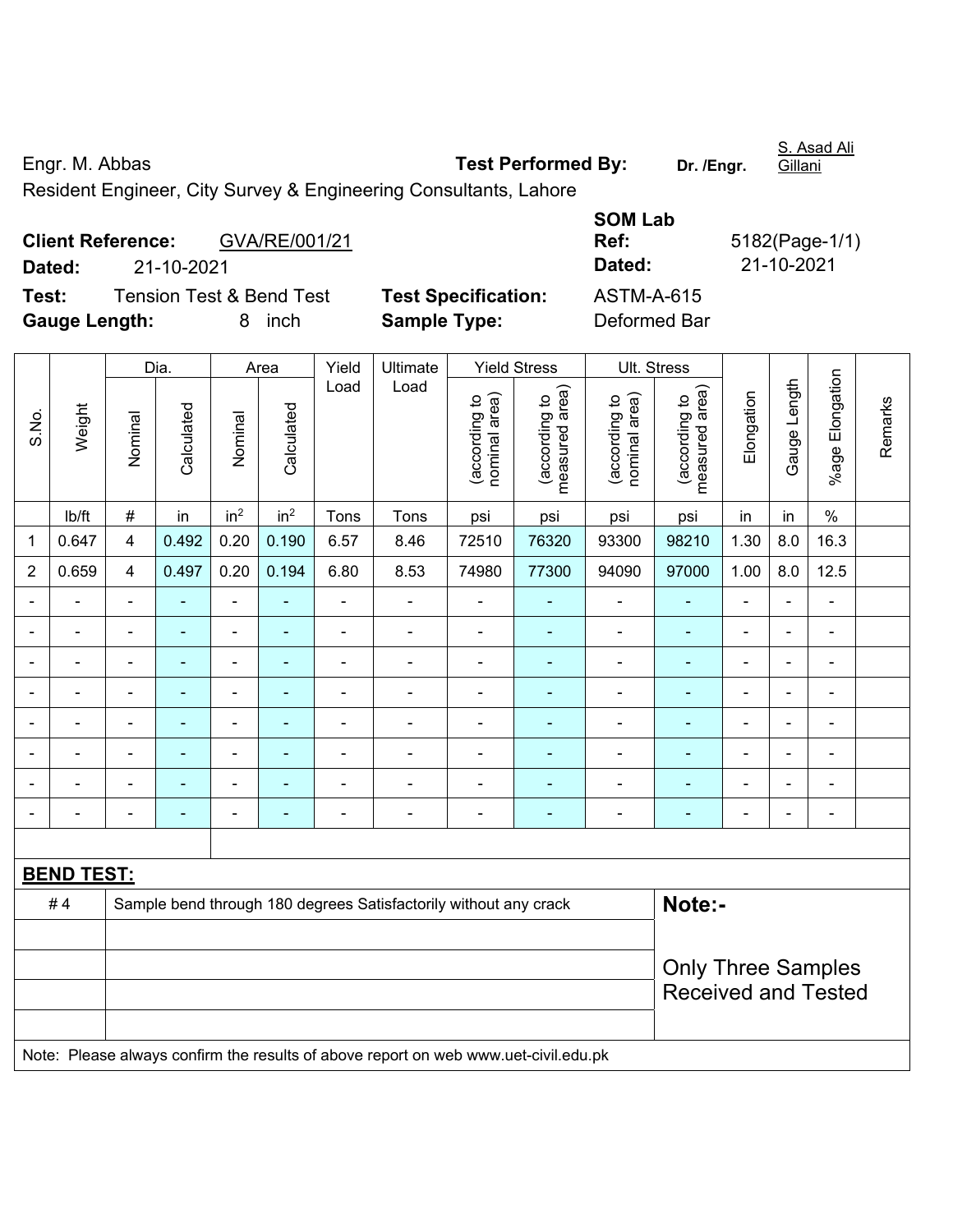Proprieter **Test Performed By:** Dr. /Engr.

S. Asad Ali Gillani

Khokhar & Co., Faisalabad (Fuzing Shed Hafizabad)

| <b>Client Reference:</b> |            | LCIHaF177                           |                            | Ref:         | 5183(Page-1/ |
|--------------------------|------------|-------------------------------------|----------------------------|--------------|--------------|
| Dated:                   | 14-10-2021 |                                     |                            | Dated:       | 21-10-2021   |
| Test:                    |            | <b>Tension Test &amp; Bend Test</b> | <b>Test Specification:</b> | ASTM-A-615   |              |
| <b>Gauge Length:</b>     |            | inch                                | <b>Sample Type:</b>        | Deformed Bar |              |

| <b>SOM Lab</b> |                |
|----------------|----------------|
| Ref:           | 5183(Page-1/1) |
| Dated:         | 21-10-2021     |
| ASTM-A-615     |                |
| Doformod Por   |                |

|                                                                                   | Weight                                                                              | Dia.                                                             |            | Area            |                 | Yield | Ultimate                 | <b>Yield Stress</b>            |                                 | Ult. Stress                    |                                                         |                |                |                           |         |
|-----------------------------------------------------------------------------------|-------------------------------------------------------------------------------------|------------------------------------------------------------------|------------|-----------------|-----------------|-------|--------------------------|--------------------------------|---------------------------------|--------------------------------|---------------------------------------------------------|----------------|----------------|---------------------------|---------|
| S.No.                                                                             |                                                                                     | Nominal                                                          | Calculated | Nominal         | Calculated      | Load  | Load                     | (according to<br>nominal area) | (according to<br>measured area) | nominal area)<br>(according to | (according to<br>measured area)                         | Elongation     | Gauge Length   | Elongation<br>$%$ age $ $ | Remarks |
|                                                                                   | lb/ft                                                                               | #                                                                | in         | in <sup>2</sup> | in <sup>2</sup> | Tons  | Tons                     | psi                            | psi                             | psi                            | psi                                                     | in             | in             | $\%$                      |         |
| 1                                                                                 | 2.668                                                                               | 8                                                                | 0.999      | 0.79            | 0.784           | 24.57 | 34.51                    | 68590                          | 69110                           | 96330                          | 97070                                                   | 1.30           | 8.0            | 16.3                      |         |
| $\overline{2}$                                                                    | 1.542                                                                               | 6                                                                | 0.759      | 0.44            | 0.453           | 14.29 | 20.29                    | 71640                          | 69580                           | 101680                         | 98760                                                   | 1.20           | 8.0            | 15.0                      |         |
| 3                                                                                 | 1.059                                                                               | 5                                                                | 0.629      | 0.31            | 0.311           | 9.45  | 13.40                    | 67230                          | 67010                           | 95370                          | 95060                                                   | 1.20           | 8.0            | 15.0                      |         |
| 4                                                                                 | 0.672                                                                               | 4                                                                | 0.501      | 0.20            | 0.197           | 7.34  | 9.19                     | 80940                          | 82170                           | 101390                         | 102940                                                  | 0.90           | 8.0            | 11.3                      |         |
|                                                                                   |                                                                                     | ÷,                                                               | ÷,         | ÷               |                 | L,    | $\overline{\phantom{0}}$ | ä,                             |                                 | ÷,                             | ÷,                                                      | ä,             |                | ä,                        |         |
|                                                                                   | $\blacksquare$                                                                      |                                                                  |            |                 |                 | ä,    | $\overline{\phantom{0}}$ | ä,                             |                                 | $\blacksquare$                 |                                                         |                |                | ä,                        |         |
|                                                                                   |                                                                                     |                                                                  |            |                 |                 |       | $\blacksquare$           | $\overline{\phantom{0}}$       | ۰                               | $\overline{\phantom{0}}$       | $\blacksquare$                                          | $\blacksquare$ |                | ۳                         |         |
|                                                                                   |                                                                                     |                                                                  |            |                 |                 |       |                          | $\overline{a}$                 |                                 |                                |                                                         |                |                | L,                        |         |
|                                                                                   | $\blacksquare$                                                                      | $\blacksquare$                                                   |            | $\blacksquare$  |                 |       | L.                       | $\blacksquare$                 | ۰                               | $\blacksquare$                 |                                                         | $\blacksquare$ |                | $\blacksquare$            |         |
|                                                                                   |                                                                                     | $\blacksquare$                                                   | ٠          | $\overline{a}$  | $\blacksquare$  | ٠     | $\overline{\phantom{0}}$ |                                | ۰                               | $\overline{\phantom{a}}$       | $\overline{\phantom{0}}$                                | $\blacksquare$ | $\blacksquare$ | ÷                         |         |
|                                                                                   |                                                                                     |                                                                  |            |                 |                 |       |                          |                                |                                 |                                |                                                         |                |                |                           |         |
|                                                                                   | <b>BEND TEST:</b>                                                                   |                                                                  |            |                 |                 |       |                          |                                |                                 |                                |                                                         |                |                |                           |         |
| Note:-<br># 8<br>Sample bend through 180 degrees Satisfactorily without any crack |                                                                                     |                                                                  |            |                 |                 |       |                          |                                |                                 |                                |                                                         |                |                |                           |         |
|                                                                                   | #6<br>Sample bend through 180 degrees Satisfactorily without any crack              |                                                                  |            |                 |                 |       |                          |                                |                                 |                                |                                                         |                |                |                           |         |
|                                                                                   | #5                                                                                  | Sample bend through 180 degrees Satisfactorily without any crack |            |                 |                 |       |                          |                                |                                 |                                | <b>Only Eight Samples</b><br><b>Received and Tested</b> |                |                |                           |         |
|                                                                                   | #4                                                                                  | Sample bend through 180 degrees Satisfactorily without any crack |            |                 |                 |       |                          |                                |                                 |                                |                                                         |                |                |                           |         |
|                                                                                   |                                                                                     |                                                                  |            |                 |                 |       |                          |                                |                                 |                                |                                                         |                |                |                           |         |
|                                                                                   | Note: Please always confirm the results of above report on web www.uet-civil.edu.pk |                                                                  |            |                 |                 |       |                          |                                |                                 |                                |                                                         |                |                |                           |         |